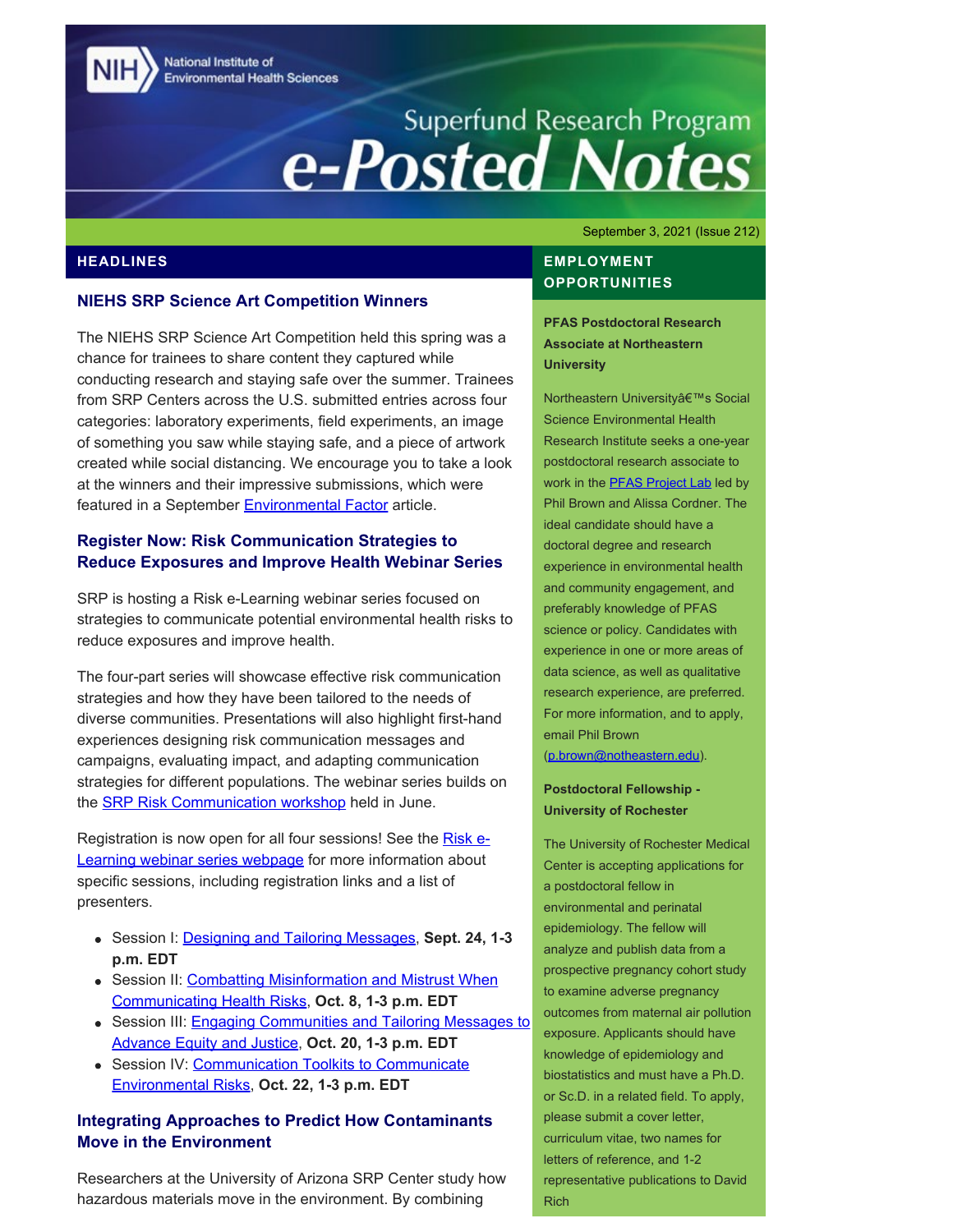mathematical models with laboratory and field studies, the team can better understand factors that cause contaminant cleanup to stall and identify cost-effective solutions to better protect human health. Read the latest **Public Health Impact Story** to learn more!

#### **NIH Requests Input on Climate Change and Health**

The Steering Committee of the NIH Climate Change and Human Health Working Group extended the deadline to submit feedback on the approaches NIH Institutes, Centers, and Offices can take to enhance research on the health implications of climate change. Responses will be accepted through **Sept. 17**. The NIH has identified six priority areas of research on human health and climate change and seeks to identify research gaps and priorities in these areas. Please see the [Request for Information \(RFI\)](https://grants.nih.gov/grants/guide/notice-files/NOT-ES-21-009.html) to submit a response and for more information on the priority research areas and information requested.

# **Resource: Climate Change and Human Health Literature Portal**

We wanted to make you aware of the NIEHS [Climate Change](https://tools.niehs.nih.gov/cchhl/) [and Human Health \(CCHH\) Literature Portal.](https://tools.niehs.nih.gov/cchhl/) The CCHH Literature Portal is an integrated, curated bibliographic database of peer-reviewed research and gray literature that has been updated and expanded to contain more than 13,000 peerreviewed articles and scientific papers published between 2007 and 2020. The portal offers scientists, policymakers, educators, students, health professionals, librarians, and emergency managers a one-stop shop for information on the scientific basis of how climate change affects human health.

Do you have any publications related to climate change? Take a look to see if it is in the **[CCHH Literature Portal](https://tools.niehs.nih.gov/cchhl/)** today! If you can't find your publication but would like to see it in the portal, you can send your suggestions by using the **[Contact Us](https://tools.niehs.nih.gov/cchhl/index.cfm?do=main.contact)** button.

#### **IN THE NEWS**

#### **NIEHS SRP News Stories**

Take a moment to read about some of our colleagues' latest activities in this month's **Environmental Factor**, the NIEHS newsletter:

• [Good nutrition can help counter effects of contaminants,](https://factor.niehs.nih.gov/2021/9/feature/4-feature-nutritional-interventions/index.htm)  [expert says:](https://factor.niehs.nih.gov/2021/9/feature/4-feature-nutritional-interventions/index.htm) Rick Woychik, director of NIEHS and the National Toxicology Program, spoke with University of Kentucky project leader, **Bernhard Hennig**, about complex interactions between nutrition and environmental exposures.

Visit the SRP page for more stories about the program:

- [SRP Trainee Event Highlights New Approaches to Engage](https://www.niehs.nih.gov/research/supported/centers/srp/news/2021news/engage/index.cfm) [with Communities:](https://www.niehs.nih.gov/research/supported/centers/srp/news/2021news/engage/index.cfm) SRP trainees from institutions across the Southeastern U.S. gathered virtually for a two-day event, Aug. 2 and 4, to discuss best practices for partnering with communities vulnerable to environmental exposures. **[SRP Research Brief 321](https://tools.niehs.nih.gov/srp/researchbriefs/view.cfm?Brief_ID=321)**: First-of-
- [SRP Researchers Inform PFAS Guidance:](https://www.niehs.nih.gov/research/supported/centers/srp/news/2021news/PFAS/index.cfm) SRP-funded its-Kind Arsenic Meta-Analysis

#### [\(David\\_Rich@urmc.rochester.edu\)](mailto:David_Rich@urmc.rochester.edu).

#### **Postdoctoral Opportunity at Harvard**

The Department of Biomedical Informatics in collaboration with the Center for Computational Biomedicine (CCB) at Harvard Medical School is seeking a postdoctoral fellow with experience in biomedical data science. The successful candidate will work with Chirag Patel, the executive director of the CCB, to build tools and computer infrastructure to enhance the use of large datasets from the domains of biology and population health. For more information, contact Nichole Parker

[\(nichole\\_parker@hms.harvard.edu](mailto:nichole_parker@hms.harvard.edu)).

#### **EPA Postdoctoral Fellowship**

A postdoctoral opportunity is available at the EPA to conduct research related to analytical chemistry and PFAS in Research Triangle Park, North Carolina. The successful applicant will have the opportunity to gain experience in the acquisition and modeling of empirically derived PFAS bioavailability data and will present this research through a combination of reports, presentations, and manuscripts. Applications are due **Oct. 12.** See the [job posting](https://www.zintellect.com/Opportunity/Details/EPA-ORD-CEMM-WECD-2021-05) for more information.

#### **Postdoctoral Opportunity – University of Michigan**

The University of Michigan seeks a postdoctoral research fellow in environmental toxicology and epidemiology. A doctoral degree from an accredited domestic or foreign institution is required at the time of appointment. For more information, see the [job posting](https://sph.umich.edu/ehs/etep/application.html) or email Gramm Drennen [\(drenneng@umich.edu](mailto:drenneng@umich.edu)).

#### **CURRENT RESEARCH BRIEF**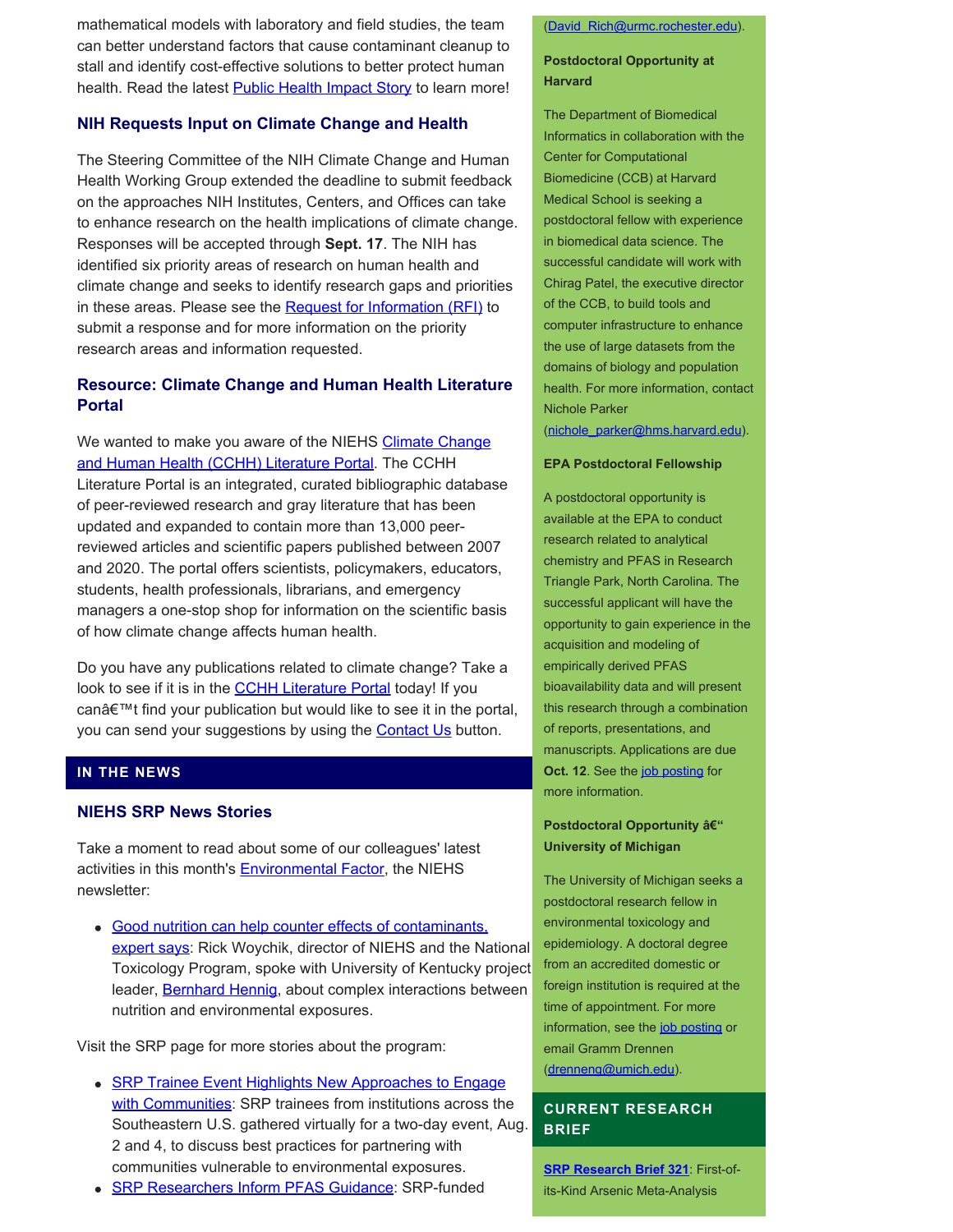researchers were part of an ad-hoc committee that met six times between February and August to hear the experiences of communities across the country affected by exposure to per- and polyfluoroalkyl substances (PFAS) and use that information to help shape new recommendations.

#### **Gonsalves Discusses Food Access**

Brown University SRP Center Community Engagement Core (CEC) State Agency Liaison Summer Gonsalves was featured in a [news story](https://www.ecori.org/farming/2021/8/13/history-shows-us-food-system-leaves-behind-people-of-color) about the social and environmental factors that limit food access for people of color. Gonsalves explained what food deserts are and how they affect communities. She also discussed some of the work the CEC is doing with the Narragansett Indian Tribe to increase access to healthy food, such as [distributing](https://publiclab.org/notes/srgonsalves1/12-03-2019/of-the-earth-harvest-boxes) [boxes](https://publiclab.org/notes/srgonsalves1/12-03-2019/of-the-earth-harvest-boxes) filled with seasonally, locally sourced foods.

#### **Grandjean Talks PFAS**

University of Rhode Island (URI) SRP Center project leader Philippe Grandjean was quoted in a [CalMatters news article](https://calmatters.org/environment/2021/07/california-goals-contaminated-drinking-water/) about the chemicals perfluorooctanoic acid (PFOA) and perfluorooctane sulfonate (PFOS) in drinking water. The article discusses a recent move by the state government to seek public comment on proposed PFOA and PFOS drinking water standards. Grandjean's SRP-funded research explores the link between exposure to PFAS and metabolic abnormalities in children.

#### **UC Berkeley Scientists Featured in the Media**

University of California (UC) Berkeley researcher Jillian Banfield was recently featured in **Nature** and **Science Alert** for her discovery of a [novel DNA structure](https://www.biorxiv.org/content/10.1101/2021.07.10.451761v1.full), named Borgs, in California wetland mud. Supported by outside funding, these findings suggest a link between Borgs and *Methanoperedens*, a singlecelled organism that can break down methane. Banfield co-leads an **SRP-funded project** to identify microbial communities that bioremediate chemical mixtures.

Project leader David Sedlak was recently interviewed by **Voice of** [America](https://www.voanews.com/east-asia-pacific/chinas-sponge-cities-absorb-rainwater-pushed-past-limits) on the topic of sponge cities. Sedlak discussed the benefits of green infrastructure and how it can create more livable cities while decreasing flooding from modest-sized storms. He also described the necessity of flood control infrastructure to protect against larger storms and floods.

#### **TRAINEE SPOTLIGHT**

#### **Magana Reflects on Women of Color in STEM**

Laura Magana is a trainee at the UC Berkeley SRP Center studying the correlation between formaldehyde exposure and human disease using animal studies and laboratory experiments.

Formaldehyde, an environmental

Paves the Way for Future Data Integration (Andres Cardenas, UC Berkeley and Mary Gamble, Columbia University)

Past [Research Briefs](http://tools.niehs.nih.gov/srp/researchbriefs/index.cfm) are available on the SRP website. To receive the monthly Research Briefs or to submit ideas, email Michelle **Heacock** [\(heacockm@niehs.nih.gov\)](mailto:heacockm@niehs.nih.gov).

Video summaries of the SRP Research Briefs are available on the [NIEHS Social Media Shorts](https://www.youtube.com/playlist?list=PLlo0xQLFI54GlGBHIWb3va3YrKAv16SZ8)  [YouTube page.](https://www.youtube.com/playlist?list=PLlo0xQLFI54GlGBHIWb3va3YrKAv16SZ8)

#### **EVENTS**

**[Big Data in Environmental Science](https://superfund.tamu.edu/big-data-session-3-sept-8-2021/)** and Toxicology: Session 3 Sponsored by the Texas A&M SRP **Center** September 8, 2021 Virtual

[NIEHS Environmental Health](https://tools.niehs.nih.gov/conference/ehslanguage/)  [Language Collaborative Workshop](https://tools.niehs.nih.gov/conference/ehslanguage/) September 9-10, 2021 Virtual

**International Data for Policy [Conference](https://dataforpolicy.org/data-for-policy-2021/)** September 14-16, 2021 Virtual

#### [International Conference on](https://icbo2021.inf.unibz.it/) [Biomedical Ontologies](https://icbo2021.inf.unibz.it/)  September 15-18, 2021 Bozen-Bolzano, Italy and Virtual

Risk Communication Strategies to Reduce Exposures and Improve Health: [Session I – Designing and](https://clu-in.org/conf/tio/SRPREIH1/) [Tailoring Messages](https://clu-in.org/conf/tio/SRPREIH1/) September 24, 2021 Virtual

[FLUOROS 2021 Symposium](https://web.uri.edu/fluoros/)  Sponsored by the University of Rhode Island SRP Center October 3-7, 2021 Providence, Rhode Island and Virtual

**Big Data in Environmental Science** [and Toxicology: Session 4](https://superfund.tamu.edu/big-data-session-4-oct-6-2021/)  Sponsored by the Texas A&M SRP **Center** October 6, 2021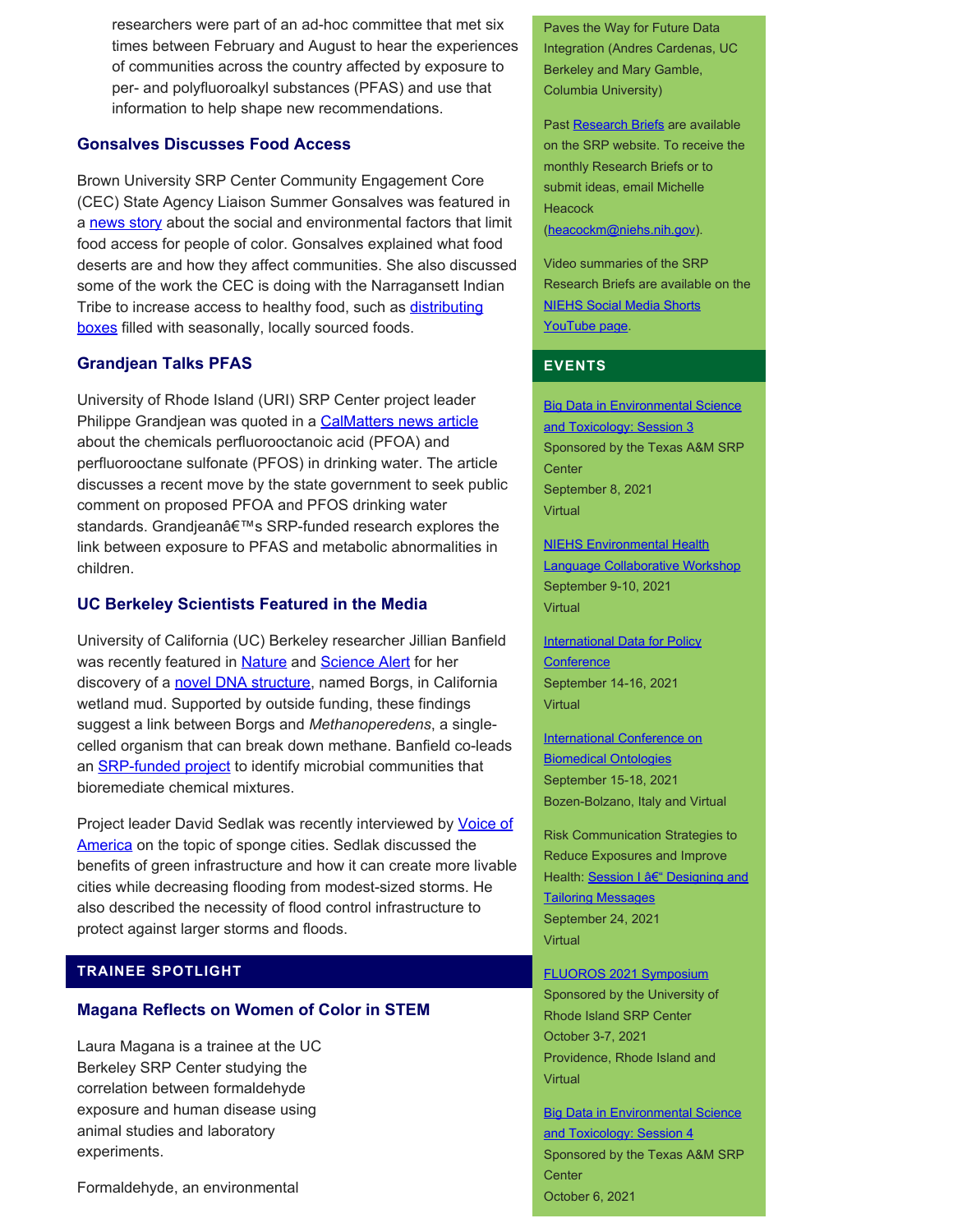



hopes to better understand the underlying mechanistic pathways by which formaldehyde exposure can harm human health.

Magana received a [2018 K.C. Donnelly Externship Award](https://www.niehs.nih.gov/research/supported/centers/srp/training/donnelly/2018winners/index.cfm) **Supplement** to travel to the Oregon State University SRP Center to learn how to incorporate behavioral and developmental screening tests, as well as gene expression assays, into her research. She is now applying these skills to evaluate formaldehyde toxicity in zebrafish.

She is also conducting mouse studies to explore how formaldehyde exposure disrupts cell function and can result in cancers, such as leukemia. In a [recent publication](https://pubmed.ncbi.nlm.nih.gov/33084937/), Magana and other UC Berkeley SRP-funded researchers reported that formaldehyde can damage pulmonary and olfactory cells in mice.

A proud Oregonian Chicana, Magana is passionate about promoting higher participation of women and people of color in science, academia, and leadership positions. She is a member of the Latinx Association for Graduate Students in Engineering and Science, the Latina Researchers Network, the UC Berkeley graduate chapter of Society for the Advancement of Chicanos and Native Americans in Science, and the UC Berkeley Graduate Assembly.

An avid mentor, Magana volunteered at UC Berkeley's Expanding Your Horizons in Science and Mathematics Conference, which served to introduce 5th through 8th grade girls to career opportunities in mathematics, science, engineering, computer science, and technology. She also presented at the **NSF** [INCLUDES Symposium for Advancing Latinas in STEM](https://www.youtube.com/watch?v=7pEfoucE-7w&list=PL4vbN740RguinTxkqpPKUV2sd5f41RupK&index=8)  [Academic Careers,](https://www.youtube.com/watch?v=7pEfoucE-7w&list=PL4vbN740RguinTxkqpPKUV2sd5f41RupK&index=8) where she presented data on Latinx presence in doctoral STEM programs.

In her spare time, Magana finds peace visiting her parents and helping out around their farm. She also enjoys hiking, as long as she gets to have a good brunch at the end. A big fan of science fiction, fantasy adventure, and superhero action, Magana loves to relax reading a good book or watching movies.

#### **HOT PUBLICATION**

**SRP Researchers Use Plants to Understand Contaminant Metabolism** 

In a new **NIEHS-funded study**, researchers from the Iowa

#### Virtual

Risk Communication Strategies to Reduce Exposures and Improve Health: [Session II – Combatting](https://clu-in.org/conf/tio/SRPREIH2/) [Misinformation and Mistrust When](https://clu-in.org/conf/tio/SRPREIH2/)  **Communicating Health Risks** October 8, 2021 Virtual

Risk Communication Strategies to Reduce Exposures and Improve Health: [Session III – Engaging](https://clu-in.org/conf/tio/SRPREIH3/) [Communities and Tailoring](https://clu-in.org/conf/tio/SRPREIH3/)  [Messages to Advance Equity and](https://clu-in.org/conf/tio/SRPREIH3/)  **Justice** October 20, 2021 Virtual

Risk Communication Strategies to Reduce Exposures and Improve Health: [Session IV –](https://clu-in.org/conf/tio/SRPREIH4/) [Communication Toolkits to](https://clu-in.org/conf/tio/SRPREIH4/)  [Communicate Environmental Risks](https://clu-in.org/conf/tio/SRPREIH4/)  October 22, 2021 **Virtual** 

**Big Data in Environmental Science** and Toxicology: Session 5 Sponsored by the Texas A&M SRP **Center** November 3, 2021 **Virtual** 

**Big Data in Environmental Science** [and Toxicology: Session 6](https://superfund.tamu.edu/big-data-session-6-dec-1-2021/)  Sponsored by the Texas A&M SRP **Center** December 1, 2021 Virtual

**SRP 35th Anniversary Annual Meeting** December 15-17, 2021 Raleigh, North Carolina

**International Data Week** June 20-23, 2022 Seoul, South Korea and Virtual

**[SETAC 8th World Congress](https://singapore.setac.org/)** September 4-8, 2022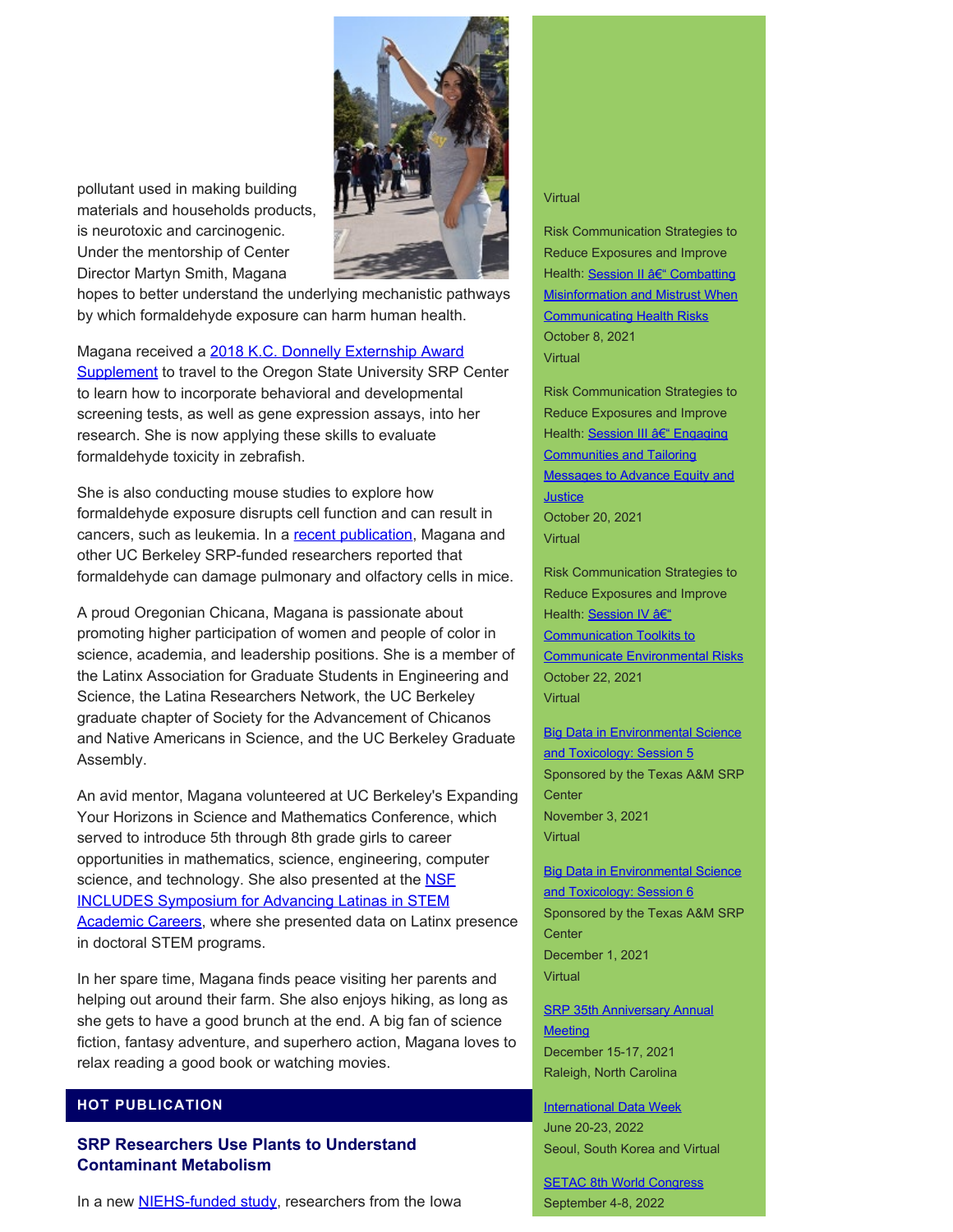University SRP Center provided the first evidence that poplar trees can further degrade certain polychlorinated biphenyl (PCB) metabolites or transform back to their original forms. These findings provide insights into the transport and transformation of PCB metabolites, which could help researchers understand new sources of these compounds in the environment.

PCBs are a large and complex group of chemicals that often occur in mixtures and can contaminate soil, groundwater, and air. However, some PCB metabolites can be more toxic than the parent compounds, and their environmental occurrence and persistence is not well characterized. Poplar trees are widely used in environmental remediation studies to remove, contain, immobilize, or metabolize contaminants in soil or water.

The researchers exposed poplar trees to two PCB metabolites, a methoxy-PCB and a PCB sulfate, to study how they are they are taken up by the plant and transformed.

PCB metabolites were taken up by the roots and transported to the leaves. They found that the methoxy-PCB was transformed into both a hydroxyl-PCB and a sulfate PCB. Similarly, sulfate PCB was transformed into both a hydroxyl-PCB and a methoxy-PCB. Their study demonstrated interconversion of the three compounds for the first time in plants.

According to the authors, these findings shed light on how plants may act as new sources of these PCB metabolites, which may be more toxic than the parent compounds. They explained that more research should be done to demonstrate the environmental hazard of these transformations.

#### **AWARD WINNERS**

#### **Dartmouth SRP Receive Grants to Expand Research**

The Dartmouth College SRP Center received a grant from the [Theodore Edson Parker Foundation](https://www.parkerfoundationlowell.org/) to expand their dragonfly program. The *dragonfly program* leverages citizen science to demonstrate that dragonfly larvae are a simple and cost-effective way to estimate the potential for mercury exposure in fish and wildlife.

Trace Element Analysis Core co-leaders Brian Jackson and Tracy Punshon received funding from the **National Institute of General** [Medical Sciences](https://www.nigms.nih.gov/) to build on the work done by their core and establish a Biomedical National Elemental Imaging Resource to promote and facilitate the use of elemental imaging within the biomedical community.

#### **URI SRP Trainee Receives Award in Marine Chemistry**

URI SRP Center trainee Maya Morales-Devitt received the James [Corless Prize in Marine Chemistry](https://uri.academicworks.com/opportunities/7513) from the URI Foundation. Morales-Devitt is a doctoral student working with URI SRP Center Director Rainer Lohmann to develop analytical and field methods to quantify PFAS in air and different water bodies. Morales-Devitt also received the [Oak Ridge Institute for Science and Education](https://orise.orau.gov/epa/) [Environmental Protection Agency Fellowship,](https://orise.orau.gov/epa/) which will help fund

#### Singapore

11th Conference on Metal Toxicity [and Carcinogenesis](https://www.fourwav.es/view/1725/info/)  October 16-19, 2022 Montreal, Canada

### **GET UPDATES FROM OTHER SRP GRANTEES**

To see the latest SRP grantee publications, visit the **SRP Grantee** [Publications page.](https://tools.niehs.nih.gov/srp/publications/granteepublications.cfm)

Visit the [SRP Materials for Grantees](https://www.niehs.nih.gov/research/supported/centers/srp/resources/index.cfm) [page](https://www.niehs.nih.gov/research/supported/centers/srp/resources/index.cfm) for helpful information, such as SRP administrative supplements information, SRP best practices, guidelines for NIEHS logo use, and the Data Collection Form.

See the **SRP Science Digest** to read more about recent SRP research highlights and activities.

The **SRP Events page** contains information about upcoming meetings, seminars, and webinars.

The SRP website also has Search [Tools](http://tools.niehs.nih.gov/srp/search/index.cfm) to help you learn more about projects funded by the program.

# **JOIN THE @SRP\_NIEHS KNOWLEDGE NETWORK ON TWITTER!**

NIEHS uses Twitter, a popular social media tool, for information sharing through tweets. Many SRP Centers also have accounts, and it would be great if all participated! Follow us [@SRP\\_NIEHS](https://twitter.com/SRP_NIEHS) to instantly hear news about the program, noteworthy publications, events, and job opportunities for trainees.

#### **CONTACT INFORMATION**

Need to get in touch with an NIEHS SRP staff member? Check out our [Contact Staff](https://www.niehs.nih.gov/research/supported/centers/srp/about/contact_us/index.cfm) page.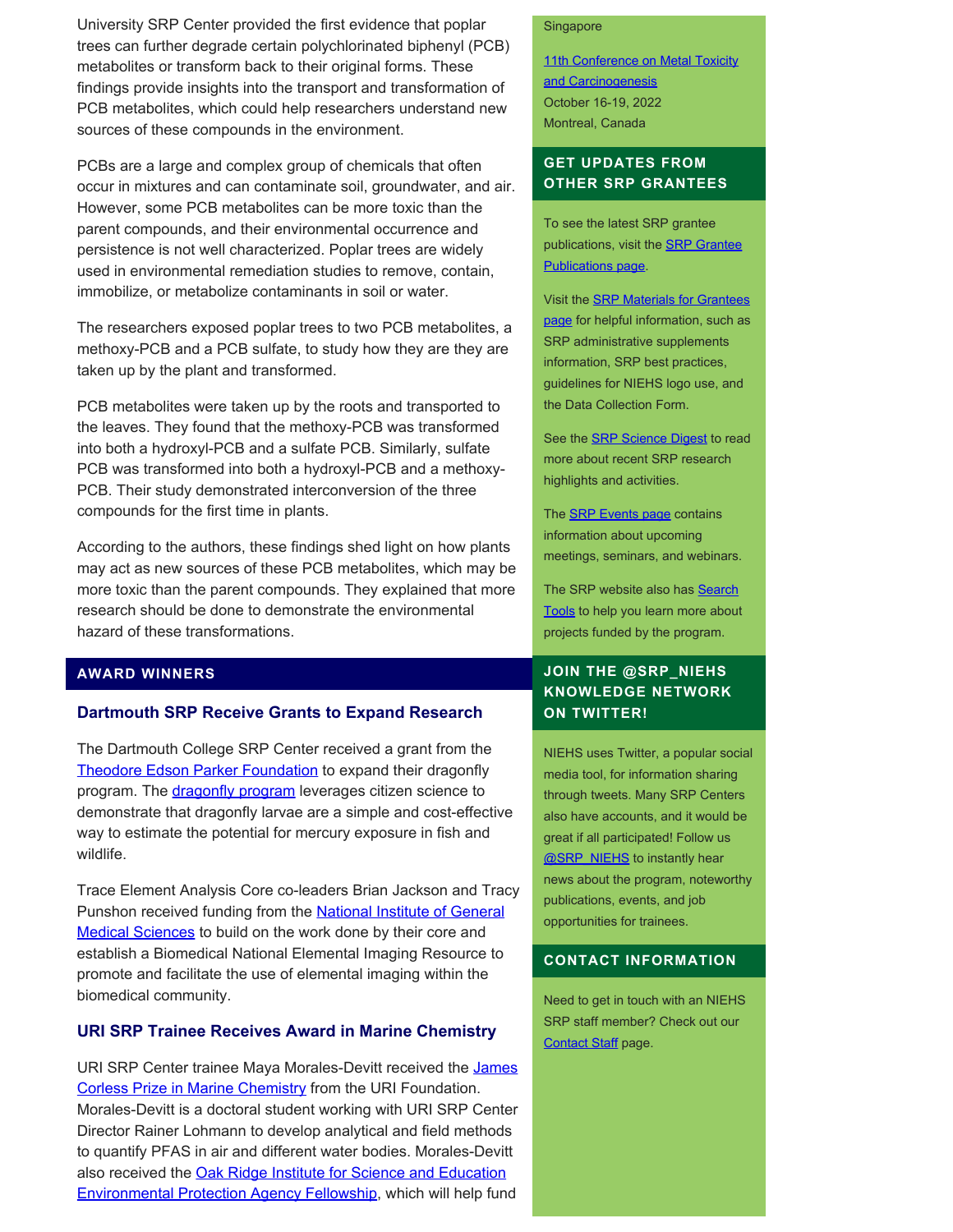her research to develop passive samplers for PFAS in water.

#### **Chiu Appointed to EPA Advisory Committees**

Texas A&M University (TAMU) SRP Center Decision Core leader Weihsueh Chiu was appointed to the **Science Advisory Board** and the [Chemical Assessment Advisory Committee](https://yosemite.epa.gov/sab/sabpeople.nsf/WebCommitteesSubcommittees/Chemical%20Assessment%20Advisory%20Committee#:~:text=The%20SAB%20Chemical%20Assessment%20Advisory,of%20environmental%20chemicals%20available%20on) of the U.S. Environmental Protection Agency (EPA). He will also chair [the](https://www.nationalacademies.org/our-work/variability-and-relevance-of-current-laboratory-mammalian-toxicity-tests-and-expectations-for-new-approach-methods--nams--for-use-in-human-health-risk-assessment#sectionCommittee) [Committee of the National Academies](https://www.nationalacademies.org/our-work/variability-and-relevance-of-current-laboratory-mammalian-toxicity-tests-and-expectations-for-new-approach-methods--nams--for-use-in-human-health-risk-assessment#sectionCommittee) that will provide the EPA with a review of existing laboratory mammalian toxicity tests for risk assessment.

# **CALL FOR ABSTRACTS**

# **Accepting Publications for a Special Issue of Arsenic in Drinking Water**

[Water,](https://www.mdpi.com/journal/water) a peer-reviewed, open access journal on water science and technology, is accepting manuscript submissions for a special issue "Arsenic in Drinking Water and Human Health.†SRP Health Scientist Administrator Danielle Carlin is a guest editor and will help write the editorial to this special issue. NIEHS grantees and other researchers are invited to submit their manuscripts to share their latest findings on the human health effects of arsenic in drinking water. Submitted manuscripts should not have been published previously, nor be under consideration for publication elsewhere. For more information, see the [special](https://www.mdpi.com/journal/water/special_issues/arsenic_water_health) [issue webpage.](https://www.mdpi.com/journal/water/special_issues/arsenic_water_health)

# **Deadline Extended – Abstracts for EPA Decon Conference**

# The [EPA International Decontamination Research and](https://www.epa.gov/emergency-response-research/2021-decon-conference) [Development \(Decon\) Conference](https://www.epa.gov/emergency-response-research/2021-decon-conference) will be **Nov. 1-5**. The deadline to submit abstracts for oral, poster, or technology cafe presentations has been extended to **Sept. 8**. For more information about the types of abstracts that can be submitted, visit the [abstract submission info page](https://www.epa.gov/emergency-response-research/abstract-submissions-2021-decon-conference).

#### **FUNDING OPPORTUNITIES**

#### **NIH Applicant Assistance Program**

The NIH Applicant Assistance Program (AAP) provides free support for companies that are planning to apply for a Phase I [NIH Small Business Innovation Research or Small Business](https://www.niehs.nih.gov/funding/grants/mechanisms/sbir/index.cfm)  [Technology Transfer Grants award](https://www.niehs.nih.gov/funding/grants/mechanisms/sbir/index.cfm). The AAP is open to current and future entrepreneurs developing innovative technology ideas in the healthcare space. A key objective of this program is to encourage participation from small businesses that are owned or controlled by individuals who are traditionally underrepresented in the biomedical sciences. Eligible applicants must apply by **Sept. 22**. Additional information on the application can be found at the [AAP program website.](https://www.evagarland.com/nih-aap-cover-page/)

#### **NIH Support for Research Excellence**

NIH has released two funding opportunities for a new program called Support for Research Excellence (SuRE). SuRE is a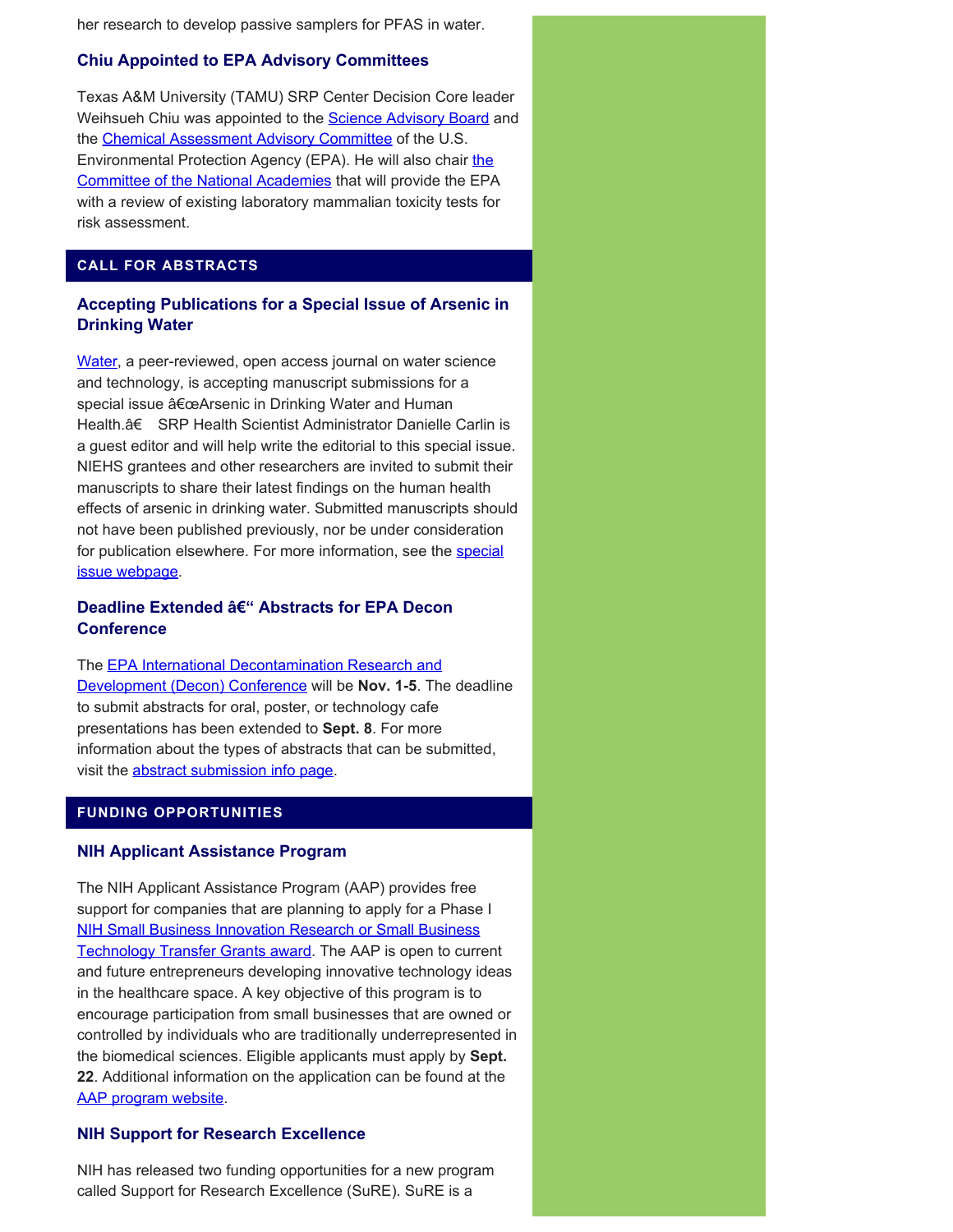research capacity building initiative designed to develop and sustain research excellence in higher education institutions that receive limited NIH research support and serve students who are underrepresented in biomedical research.

- **[PAR-21-227](https://grants.nih.gov/grants/guide/pa-files/PAR-21-227.html):** Resource Center for the Support for Research Excellence (SuRE) Program (U24 - Clinical Trial Not Allowed). Applications are due **Sept. 24.**
- **[PAR-21-173](https://grants.nih.gov/grants/guide/pa-files/par-21-173.html):** First Independent Research (SuRE-First) Award (R16 - Clinical Trial Not Allowed). Applications are due **Sept. 28.**

#### **DoD Minerva Research Initiative**

The Department of Defense (DoD) seeks proposals for the Minerva Research Initiative, which aims to increase DoD's intellectual capital in the social sciences and improve its ability to address future challenges and build bridges between the Department and the social science community. The initiative is for research related to nine interest areas, including Social Implication of Environmental Change. Applications are due **Sept.**  29. For more information, see the **Grant Opportunity Notice**.

#### **Dissemination and Implementation Research in Health**

This Funding Opportunity Announcement (FOA) invites research [grant applications](https://grants.nih.gov/grants/guide/pa-files/PAR-19-274.html) that will identify, develop, test, evaluate, or refine strategies to disseminate and implement evidence-based practices into public health, clinical practice, and community settings. Applications are due **Oct. 5**.

#### **Addressing Health Disparities Among Immigrant Populations Through Effective Interventions**

NIEHS seeks to support innovative research to understand factors that contribute to health disparities among U.S. immigrant populations. This FOA ([PAR-21-080](https://grants.nih.gov/grants/guide/pa-files/PAR-21-080.html)) calls for multidisciplinary research focusing on the design and implementation of effective interventions that will address immigrant-specific factors to reduce health disparities. Projects should involve collaborations among relevant stakeholders in U.S. immigrant population groups, such as researchers, community organizations, public health organizations, consumer advocacy groups, faith-based organizations, and health care providers. Applications are due **Oct. 5.** 

#### **Investigator Initiated Research in Computational Genomics and Data Science**

The National Human Genome Research Institute (NHGRI) released two funding opportunities for innovative research efforts in computational genomics, data science, statistics, and bioinformatics for basic and/or clinical genomic sciences that are broadly applicable to human health and disease. NHGRI also seeks applications for research leading to improvement of existing software or approaches that are in broad use by the genomics community.

• **[PAR-21-254](https://grants.nih.gov/grants/guide/pa-files/PAR-21-254.html):** Investigator Initiated Research in Computational Genomics and Data Science (R01 Clinical Trial Not Allowed).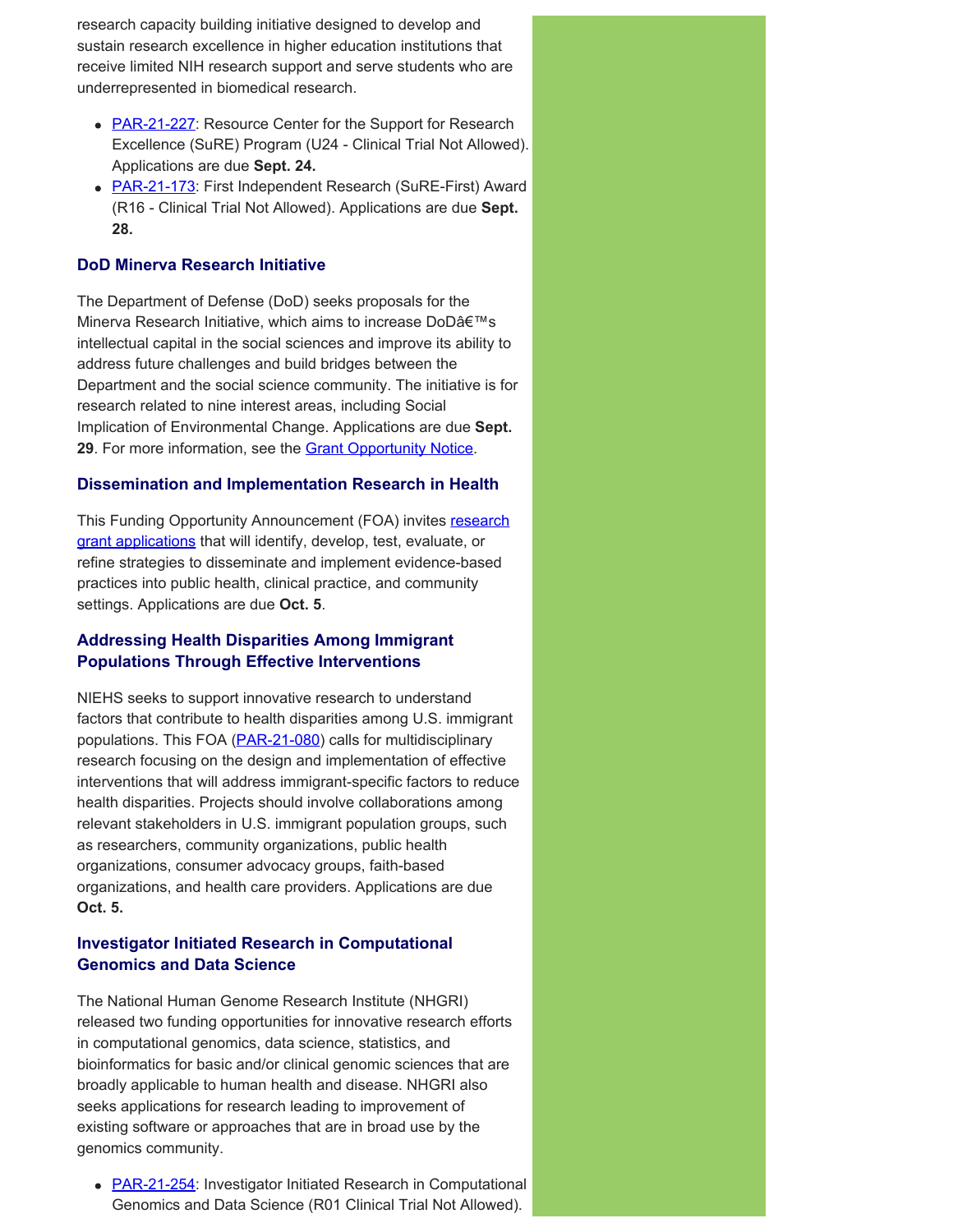Applications are due **Oct. 5.** 

• [PAR-21-255](https://grants.nih.gov/grants/guide/pa-files/PAR-21-255.html): Investigator Initiated Research in Computational Genomics and Data Science (R21 Clinical Trial Not Allowed). Applications are due **Oct. 16.** 

#### **Request for Applications: EPA Annual P3 Awards**

The EPA, as part of its [People, Prosperity and the Planet \(P3\)](https://www.epa.gov/P3) [Award Program,](https://www.epa.gov/P3) seeks applicants who will research, develop, design, and demonstrate solutions to improve the quality of people's lives and protect the environment. The EPA offers the P3 competition in response to the environmental and public health challenges in the U.S., including those in small, rural, tribal and/or underserved communities. Applications are due **Oct. 27**. For more information, see the [Request for Applications](https://www.epa.gov/research-grants/19th-annual-p3-awards-national-student-design-competition-focusing-people).

# **Innovative Approaches for Improving Environmental Health Literacy**

NIEHS posted the following Small Business Innovation Research and Small Business Technology Transfer FOAs. This announcement solicits grant applicants to develop novel tools, activities, or materials to build environmental health literacy for a variety of groups, including community members, health care and public health professionals, educators, and students of all ages. Applications are due **Nov. 10.** 

- [RFA-ES-21-008](https://grants.nih.gov/grants/guide/rfa-files/RFA-ES-21-008.html): Innovative Approaches for Improving Environmental Health Literacy (R43/R44 Clinical Trial Not Allowed)
- [RFA-ES-21-009](https://grants.nih.gov/grants/guide/rfa-files/rfa-es-21-009.html): Innovative Approaches for Improving Environmental Health Literacy (R41/R42 Clinical Trial Not Allowed)

#### **Artisanal Mining Grand Challenge: The Amazon**

The **Artisanal Mining Grand Challenge** seeks innovations that improve the environmental and social outcomes of artisanal and small-scale gold mining in the Amazon region. All proposed innovations should demonstrate a measurable, attributable impact on reducing, mitigating, or eliminating harm to water resources, soil, biodiversity, and/or human health and well-being. Winners from previous years include SRP-funded small business, [Picoyune.](https://www.niehs.nih.gov/research/supported/centers/srp/science_digest/2020/12/technology/index.cfm) Applications are due **Nov. 10.** 

# **Smart Health and Biomedical Research in the Era of Artificial Intelligence and Advanced Data Science**

NIH announced a collaboration with the National Science Foundation (NSF) on an interagency funding opportunity, **Smart** [Health and Biomedical Research in the Era of Artificial](https://grants.nih.gov/grants/guide/notice-files/NOT-OD-21-011.html)  Intelligence and Advanced Data Science</u>. The solicitation aims to address technological and data science challenges that require fundamental research and development of new tools to address pressing questions in the biomedical and public health communities. Traditional disease-centric medical, clinical, pharmacological, biological, or physiological studies and evaluations are outside the scope of this solicitation. Applications are due **Nov. 10**. For more information, refer to the [NSF Smart](https://www.nsf.gov/pubs/2021/nsf21530/nsf21530.htm)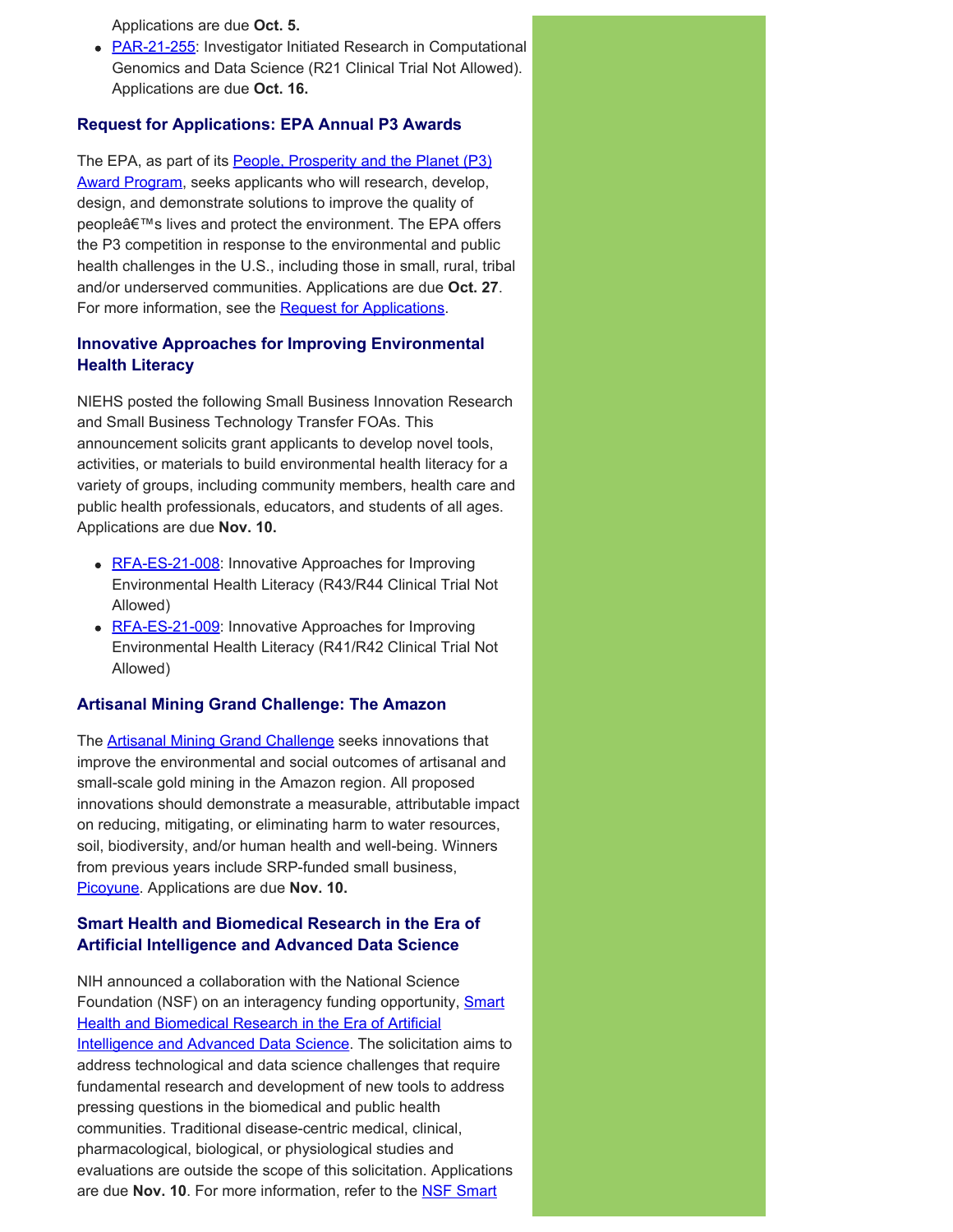#### **[Health website.](https://www.nsf.gov/pubs/2021/nsf21530/nsf21530.htm)**

# **Virtual Consortium for Translational/Transdisciplinary Environmental Research**

NIEHS issued a [Notice of Intent](https://grants.nih.gov/grants/guide/notice-files/NOT-ES-21-008.html) to reissue a FOA for the Virtual Consortium for Translational/Transdisciplinary Environmental Research (ViCTER). The ViCTER program fosters and promotes early-stage transdisciplinary collaborations and/or translational research efforts among fundamental, clinical, and populationbased researchers in the environmental health field. A FOA will be posted in the fall, with an estimated application due date for **Feb. 2022**. For more information, please contact Heather Henry ([henryh@niehs.nih.gov\)](mailto:henryh@niehs.nih.gov).

# **INTERAGENCY NEWS**

# **ATSDR launches new Chronic Stress and Environmental Contamination Training Module**

The Agency for Toxic Substances and Disease Registry (ATSDR) has been working to better understand and develop resources to address the psychological and social impacts associated with living in a community affected by long-term environmental contamination. The agency is pleased to announce the launch of a new [Chronic Stress and Environmental Contamination Training](https://www.atsdr.cdc.gov/stress/stress_training_module.html).

This self-guided online training complements the ATSDR [Community Stress Resource Center.](https://www.atsdr.cdc.gov/stress/index.html) The training is intended for public health professionals working with communities affected by environmental contamination. It covers the biology of psychological stress, reasons why environmental contamination can be a source of chronic stress, the role of community resilience, and ways to tailor public health activities to support community psychosocial health. Please direct questions to [ATSDRStress@cdc.gov.](mailto:ATSDRStress@cdc.gov)

# **Superfund Remediation and Redevelopment for Environmental Justice Communities**

The National Environmental Justice Advisory Council and the EPA just released the [Superfund Remediation and](https://www.epa.gov/environmentaljustice/superfund-remediation-and-redevelopment-environmental-justice-communities) [Redevelopment for Environmental Justice Communities report.](https://www.epa.gov/environmentaljustice/superfund-remediation-and-redevelopment-environmental-justice-communities) The purpose of this report is to recommend best practices to clean up Superfund sites and to improve the quality of life of communities impacted by contaminated hazardous waste sites. The report also introduces the need to adopt the core tenants of risk communication in written and oral communications with communities to enable people to make informed decisions to protect their wellbeing.

# **NIH Invites Comments on Women's Health**

The NIH Office of Research on Women's Health is planning a [Women's Health Consensus Conference](https://orwh.od.nih.gov/research/2021-womens-health-research-conference) **Oct. 20**. The planning committee seeks comments and testimonies from the scientific community and the general public on current research efforts and personal experiences related to women's health to identify future areas of research. Responses will also be used for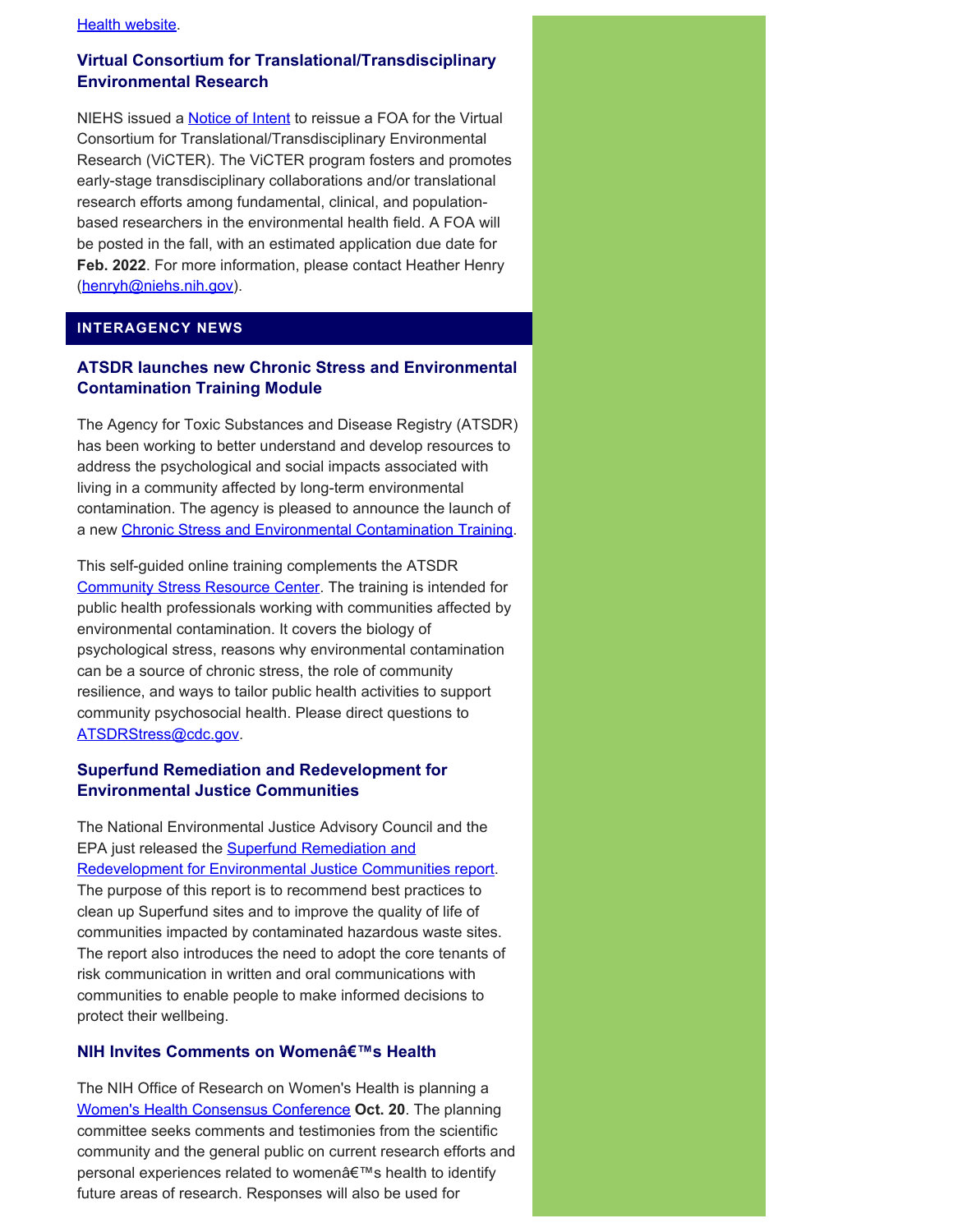planning purposes to inform the meeting. Comments must be received by **Sept. 15** for full consideration. For more information, see this [Federal Register notice.](https://www.federalregister.gov/documents/2021/07/01/2021-14151/request-for-information-inviting-comments-to-inform-the-womens-health-consensus-conference-whcc)

#### **DATA SCIENCE AND DATA SHARING**

#### **MIT Shares DNA Damage Metadata**

Researchers at the Massachusetts Institute of Technology (MIT) SRP Center shared metadata from a publication that [linked a](https://pubmed.ncbi.nlm.nih.gov/33730582/) [DNA repair enzyme to cancer susceptibility](https://pubmed.ncbi.nlm.nih.gov/33730582/). The publication was recently featured in an **[SRP news story](https://www.niehs.nih.gov/research/supported/centers/srp/news/2021news/dna/index.cfm)**. Their metadata and related standard operating procedures are open to the public via [Fairdom Hub.](https://fairdomhub.org/projects/221)

#### **NIH Requests Input for Data Science**

NIH recently released the following Requests for Information:

- [Developing Consent Language for Future Use of Data and](https://datascience.nih.gov/news/nih-requests-information-on-developing-consent-language-for-future-use-of-data-and-biospecimens) [Biospecimens](https://datascience.nih.gov/news/nih-requests-information-on-developing-consent-language-for-future-use-of-data-and-biospecimens): Responses are due **Sept. 29**.
- [NIH Programs to Increase Access to Cloud Computing to](https://datascience.nih.gov/news/rfi-cloud-compute-diverse-institutions) [Diverse Biomedical Research Institutions](https://datascience.nih.gov/news/rfi-cloud-compute-diverse-institutions): Responses are due **Sept. 30**.
- [Critical resource gaps and opportunities to support Next](https://grants.nih.gov/grants/guide/notice-files/NOT-OD-21-162.html) [Generation Sequencing \(NGS\) test development, validation,](https://grants.nih.gov/grants/guide/notice-files/NOT-OD-21-162.html) [and data interpretation:](https://grants.nih.gov/grants/guide/notice-files/NOT-OD-21-162.html) Responses are due **Nov. 1**.

### **Data-Knowledge-Action for Urban Systems Podcast Series**

The Data-Knowledge-Action for Urban Systems podcast series reflects on the systematic changes required for cities to become adaptive and intelligent for handling urban wellbeing. Each podcast will feature a global expert who will discuss critical issues and point out the way forward. New episodes release every two weeks. To listen to previous episodes, see the **podcast series** [website.](https://codata.org/initiatives/data-skills/codata-connect/cag-cept-codata-and-uhwb-podcast-series-on-data-knowledge-action-for-urban-systems/)

#### **Global Open Science Cloud Initiative Working Groups**

The Global Open Science Cloud Initiative is looking for experts in data science interested in joining their working groups or case studies. The initiative aims to encourage the cooperation, alignment, and interoperability of existing and emerging open science clouds. [Working groups](https://codata.org/initiatives/decadal-programme2/global-open-science-cloud/working-groups/) will build on existing experiences and address key areas of shared interest and [case studies](https://codata.org/initiatives/decadal-programme2/global-open-science-cloud/case-studies/) will be applied to demonstrate how international collaborative research communities and projects can be supported by open science clouds. For more information about the initiative, see the [recording of their introductory event.](https://codata.org/initiatives/decadal-programme2/global-open-science-cloud/gosc-introduction-event/)

# **TAMU Big Data in Environmental Science and Toxicology**

The TAMU SRP Center is hosting a free, virtual learning series focused on techniques to analyze and share data for environmental and toxicology research. Over the course of six sessions, held once a month from July through December, attendees will engage with SRP researchers and other data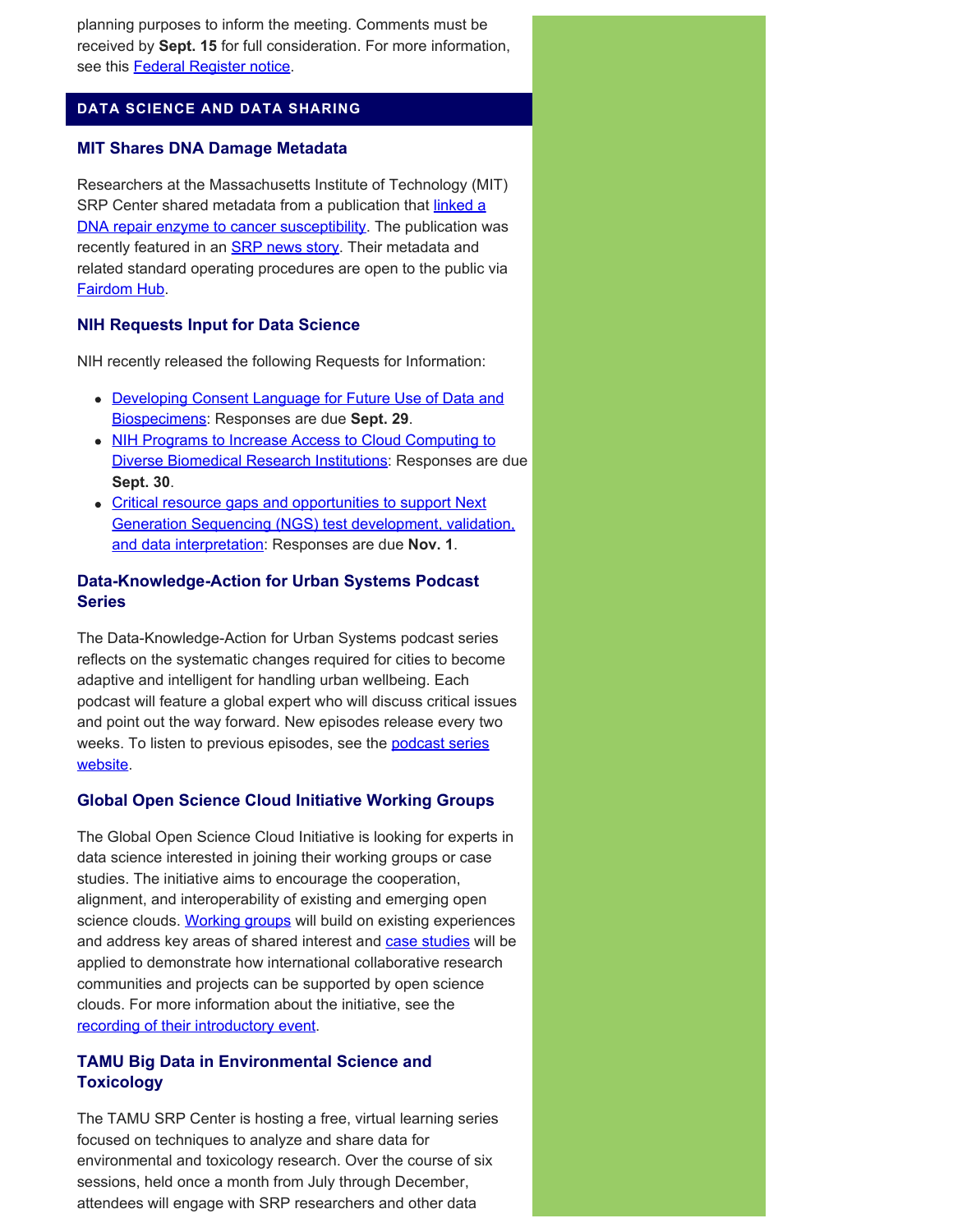science experts to learn about handling data and placing research into context. The third session, "Manipulating Big(ish) Data in **[Excel, and Reading Into R,](https://superfund.tamu.edu/big-data-session-3-sept-8-2021/) a€** will be held **Sept. 8**. For more information about specific sessions, please see the **course** [website.](https://superfund.tamu.edu/big-data-series-2021/)

#### **Bioinformatics and Computational Biology Symposium**

The NIH Library Bioinformatics Support Program will host a free virtual [Bioinformatics and Computational Biology Symposium](https://www.nihlibrary.nih.gov/services/bioinformatics-support/BioSymp21) **Sept. 9**. The event will feature keynote lectures, presentations on bioinformatics techniques, and research talks from authors of bioinformatics proceedings. The morning sessions will focus on epigenomics, protein structures, and proteomics. Afternoon sessions will feature genomics and single cell sequencing.

# **Developmental Cognitive Neuroscience in the Era of Big Data**

The National Institute of Mental Health (NIMH) is hosting a series of lectures dedicated to innovation, invention, and scientific discovery. The next session, [Developmental Cognitive](https://www.nimh.nih.gov/news/events/announcements/the-nimh-directors-innovation-speaker-series-developmental-cognitive-neuroscience-in-the-era-of-big-data) [Neuroscience in the Era of Big Data,](https://www.nimh.nih.gov/news/events/announcements/the-nimh-directors-innovation-speaker-series-developmental-cognitive-neuroscience-in-the-era-of-big-data) will be **Sept. 9** with guest speaker Damien Fair, co-director of the Masonic Institute for the Developing Brain. This session will highlight new sample collection strategies, study designs, and analytic strategies in functional neuroimaging. More information is available on the [NIMH Director's Innovation Speaker Series](https://www.nimh.nih.gov/news/innovation-speaker-series) website.

# **Data Carpentry Workshops**

Remember to check out the **Data Carpentry Upcoming** [Workshops](https://datacarpentry.org/workshops-upcoming/) page! The [next workshop](https://jgarciamesa.github.io/2021-09-10-asu-online/) will be **Sept. 10 and 17**. **Data Carpentry** develops and teaches workshops on the fundamental data skills needed to conduct research. Its target audience is researchers who have little to no prior computational experience, and its lessons are domain specific, building on learners' existing knowledge to enable them to quickly apply skills learned to their own research. Participants will be encouraged to help one another and apply what they have learned to their own research problems.

#### **NIH Workshop on Broadening Cloud Computing**

NIH is hosting a virtual workshop on **broadening cloud computing** [usage in biomedical research](https://web.cvent.com/event/1810b41e-ffaa-4466-b607-3ddea288d545/summary) **Sept. 13-14**. The goal of the workshop is to gain insights on the barriers toward equitable access to cloud resources. Registration is required for this workshop. Each day of the workshop will include multiple breakout sessions with a limited number of seats. Please [register](https://web.cvent.com/event/1810b41e-ffaa-4466-b607-3ddea288d545/regProcessStep1) by **Sept. 8** if you would like to be considered for breakout session participation.

#### **Open Science FAIR Conference**

Registration is now open for the third Open Science FAIR Conference, an international event for all topics related to open science, being held **Sept. 20-23**. The event will include keynotes by distinguished speakers, roundtable discussions, workshops, and training sessions. For more information, and to register, see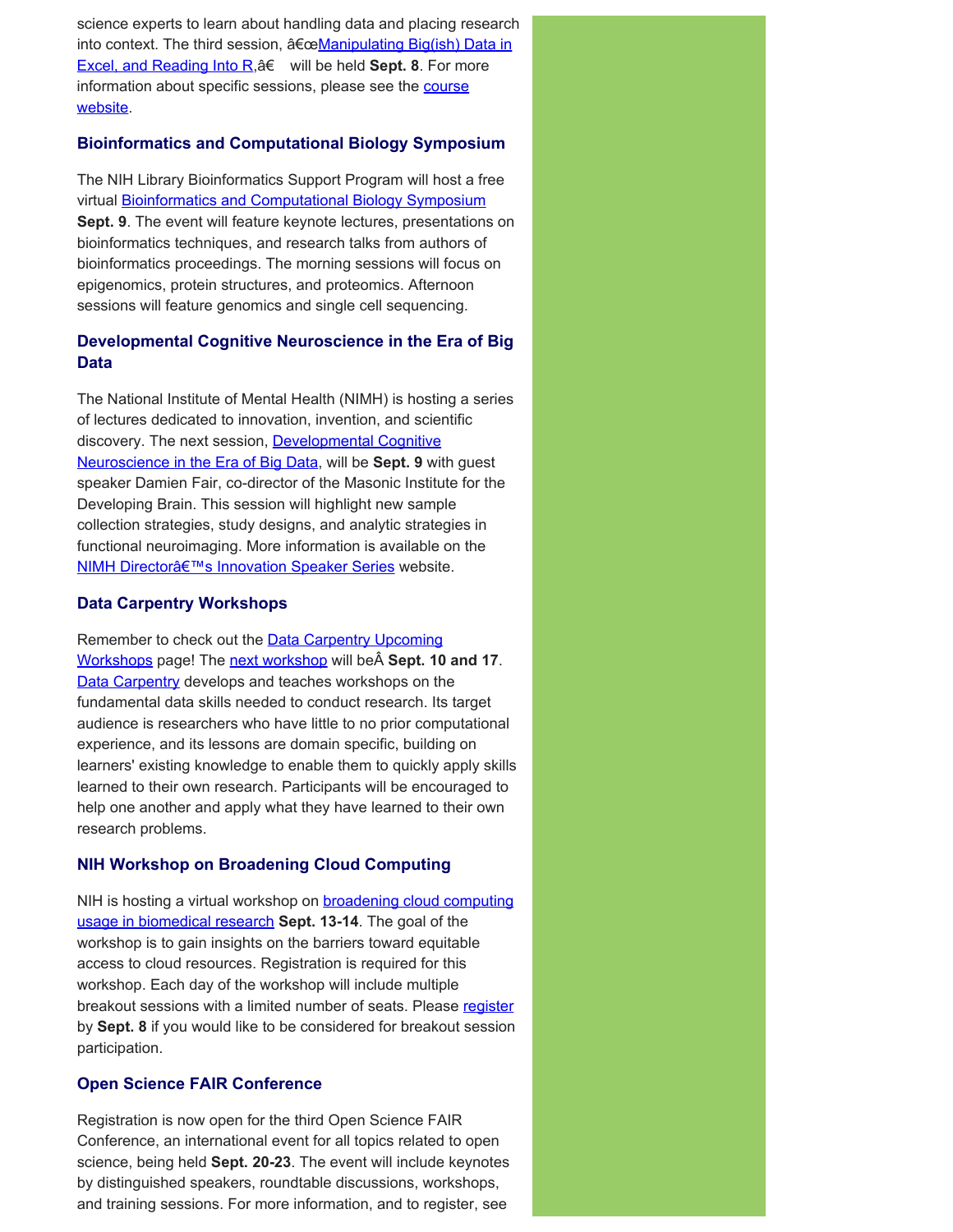#### **Decoding Maternal Morbidity Data Challenge**

The Eunice Kennedy Shriver National Institute of Child Health and Human Development is hosting a competition to help advance research on maternal health and promote healthy pregnancies. Their goal is to devise innovative data solutions to analyze the **Nulliparous Pregnancy Outcomes Study: Monitoring** [Mothers-to-be \(nuMoM2b\)](https://www.nichd.nih.gov/research/supported/nuMoM2b) dataset. Submissions are due **Oct. 15**. For more information, see the [challenge webpage](https://www.challenge.gov/challenge/decoding-maternal-morbidity-data-challenge/).

#### **Reproducible Research Techniques for Synthesis Workshop**

On **Nov. 12-13** and **17-18**, the National Center for Ecological Analysis and Synthesis and DataOne will hold a five-day immersion workshop into widely adopted R-based tools for open science. The workshop will focus on improving researchers' data science skills to share data with the scientific community effectively and efficiently. For more information, see the [event](https://www.dataone.org/training/#upcoming-training) [website.](https://www.dataone.org/training/#upcoming-training)

#### **Supercomputing Conference**

The International Conference for High Performance Computing, Networking, Storage, and Analysis will be held **Nov. 14-19** in St. Louis, Missouri. The event will focus on learning how highperformance computing is empowering innovations to improve everyday life across the globe. For more information, and to register, see the [conference website](https://sc21.supercomputing.org/).

#### **Call for Abstracts: Computational Approaches for Cancer**

[The Computational Approaches for Cancer Workshop Series](https://ncihub.org/groups/cafcw/cafcw21) is accepting abstracts focusing on high performing computing and cancer applications. The workshop will take place **Nov. 14** and will include a range of topics relating to computation and cancer. Abstracts should align to the workshop topic: Digital Twins in Cancer Research and Treatment. Proposals must be submitted no later than Sept. 7. For more information, see the [call for](https://ncihub.org/groups/cafcw/cafcw21/call_for_abstracts) [abstracts](https://ncihub.org/groups/cafcw/cafcw21/call_for_abstracts).

# **PHOTO OF THE MONTH**